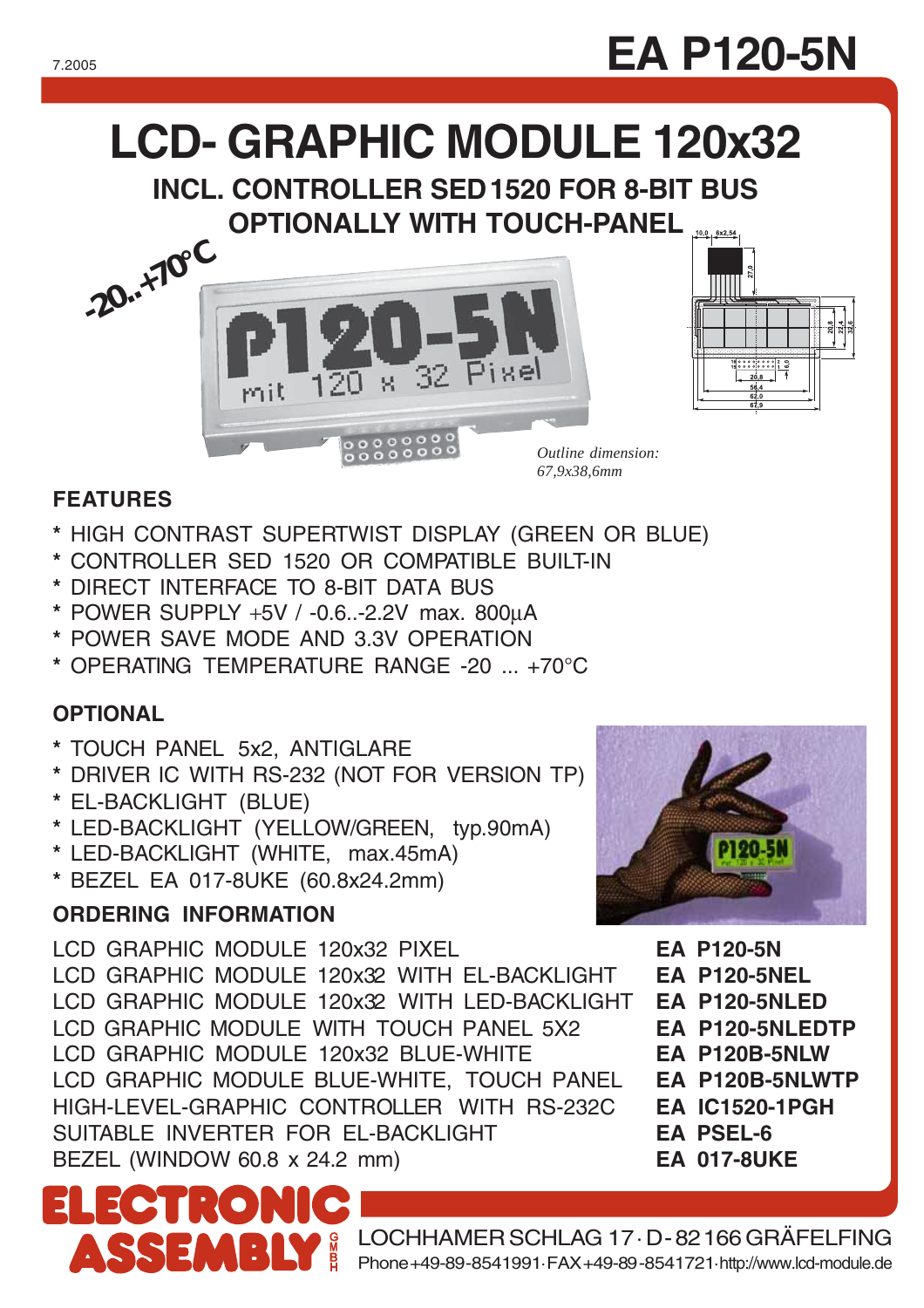# **EA P120-5N**

### **ELECTRONIC ASSEMBLY**

#### **PINOUT**

| Pin |                |     | <b>Symbol Level Funktion</b>           |  |  |  |  |
|-----|----------------|-----|----------------------------------------|--|--|--|--|
| 1   | <b>VSS</b>     | L   | Stromversorgung 0V (GND)               |  |  |  |  |
| 2   | VDD            | н   | Stromversorgung +5V                    |  |  |  |  |
| 3   | <b>VEE</b>     |     | Stromversorung für Kontrast (ca. -1 V) |  |  |  |  |
| 4   | A0             | H/L | Umschaltung Befehl / Daten             |  |  |  |  |
| 5   | R/W            | H/L | H=Read, L=Write                        |  |  |  |  |
| 6   | E1             | н   | Enable linke Displayhälfte             |  |  |  |  |
| 7   | E <sub>2</sub> | H   | Enable rechte Displayhälfte            |  |  |  |  |
| 8   | $LED+$         |     | nur P120B-5NLW: Anode LED weiss        |  |  |  |  |
| 9   | D <sub>0</sub> | H/L | Display Data, LSB                      |  |  |  |  |
| 10  | D1             | H/L | Display Data                           |  |  |  |  |
| 11  | D <sub>2</sub> | H/L | Display Data                           |  |  |  |  |
| 12  | D <sub>3</sub> | H/L | Display Data                           |  |  |  |  |
| 13  | D4             | H/L | Display Data                           |  |  |  |  |
| 14  | D <sub>5</sub> | H/L | Display Data                           |  |  |  |  |
| 15  | D <sub>6</sub> | H/L | Display Data                           |  |  |  |  |
| 16  | D7             | H/L | Display Data, MSB                      |  |  |  |  |

The yellow/green backlight (EA P120-5NLED / - 5NLEDTP) is running permanently (life time 100,000 hours).

Driving the blue-white version EA P120B-5NLW / -5NLWTP requires a constant-current or series resistor between pin 8 and VDD. We suggest a miximum current of 45mA at 25°C. Working at higher temperaturs requires a derating for current. Please note that blue-white display

requires a backlight in any case. Without backlight display cannot be read anymore.

|                      | Column address<br>-79 |
|----------------------|-----------------------|
| D0<br>D7             | Page 0                |
| D <sub>0</sub><br>D7 | Page 1                |
| D0<br>D7             | Page 2                |
| D0<br>D7             | Page 3                |

#### **TABLE OF COMMANDS**

A detailed description for commands, interface timing and electrical characteristics you'll find in users manual for SED1520\*). Display EA P120-5N includes 2 controller SED1520 (left half and right half of display with 60 columns each).

| <b>Instructions</b> |                                                                                   | Code        |                                  |                  |                        |                                           |                                   |                              |                |                |                |                                                                                                                                                                                                |  |
|---------------------|-----------------------------------------------------------------------------------|-------------|----------------------------------|------------------|------------------------|-------------------------------------------|-----------------------------------|------------------------------|----------------|----------------|----------------|------------------------------------------------------------------------------------------------------------------------------------------------------------------------------------------------|--|
|                     |                                                                                   |             | <b>RD WR D7</b>                  |                  | D <sub>6</sub>         | D <sub>5</sub>                            | D <sub>4</sub>                    | D3                           | D <sub>2</sub> | D <sub>1</sub> | D <sub>0</sub> | <b>Function</b>                                                                                                                                                                                |  |
| Display ON/OFF      |                                                                                   | 1           | $\Omega$                         | 1                | $\Omega$               | 1                                         | $\Omega$                          | 1                            | 1              | 1              | 0/1            | Turns Display on or off. 0=OFF; 1=ON;                                                                                                                                                          |  |
| Display start line  |                                                                                   | 1           | 0                                | 1                | 1                      | $\Omega$                                  | Display start<br>address (0 - 31) |                              |                |                |                | Specifies RAM line corresponding to top<br>of display.                                                                                                                                         |  |
| Set page address    | Page<br>1<br>$\Omega$<br>$\Omega$<br>$\Omega$<br>1<br>1<br>1<br>0<br>1<br>$(0-3)$ |             | Sets display RAM page.           |                  |                        |                                           |                                   |                              |                |                |                |                                                                                                                                                                                                |  |
| Set Column address  | Column address (0 - 79)<br>$\Omega$<br>1<br>$\Omega$<br>$\Omega$                  |             | Sets display RAM column address. |                  |                        |                                           |                                   |                              |                |                |                |                                                                                                                                                                                                |  |
| <b>Read Status</b>  | $\Omega$                                                                          | $\mathbf 0$ | 1                                | B<br>U<br>S<br>Y | A<br>D<br>$\mathsf{C}$ | O<br>N<br>$\sqrt{2}$<br>$\circ$<br>F<br>F | R<br>E<br>S<br>E<br>T             | $\Omega$                     | $\Omega$       | 0              | $\mathbf{0}$   | Read the following status:<br><b>BUSY:</b><br>$1 = Busy$ ;<br>$0 =$ Ready;<br>ADC:<br>1=CW output; 0=CCW output;<br>ON/OFF: 1=Display off; 0=Display on;<br>RESET:<br>1=Being reset; 0=Normal; |  |
| Write display data  | 1                                                                                 | 1           | $\Omega$                         | Write data       |                        |                                           |                                   |                              |                |                |                | Writes data into display RAM.                                                                                                                                                                  |  |
| Read display data   | 1                                                                                 | 0           | 1                                |                  | Read data              |                                           |                                   | Reads data from display RAM. |                |                |                |                                                                                                                                                                                                |  |
| Select ADC          | $\Omega$                                                                          | 1           | 0                                | 1                | $\mathbf 0$            | 1                                         | 0                                 | 0                            | 0              | 0              |                | 0/1 0=CW output; 1=CCW output;                                                                                                                                                                 |  |
| Static drive ON/OFF | $\Omega$                                                                          | 1           | $\Omega$                         | 1                | $\Omega$               | 1                                         | $\Omega$                          | $\Omega$                     | 1              | $\Omega$       | 0/1            | Selects static driving operation.<br>0=Normal driving; 1=Static drive;                                                                                                                         |  |
| Select duty         |                                                                                   | 1           | 0                                | 1                | $\Omega$               | 1                                         | $\Omega$                          | 1                            | $\Omega$       | $\Omega$       |                | 0/1 Select duty cycle. 0=1/16; 1=1/32;                                                                                                                                                         |  |
| Read-Modify-Write   | $\Omega$                                                                          | 1           | $\Omega$                         | 1                | 1                      | 1                                         | $\Omega$                          | 0                            | $\Omega$       | $\Omega$       | 0              | Read-modify-write ON                                                                                                                                                                           |  |
| End                 |                                                                                   | 1           | 0                                | 1                | 1                      | 1                                         | 0                                 | 1                            | 1              | 1              | 0              | Read-modify-write OFF                                                                                                                                                                          |  |
| Reset               | $\Omega$                                                                          | 1           | $\Omega$                         | 1                | 1                      | 1                                         | $\Omega$                          | 0                            | $\Omega$       | 1              | 0              | Software reset.                                                                                                                                                                                |  |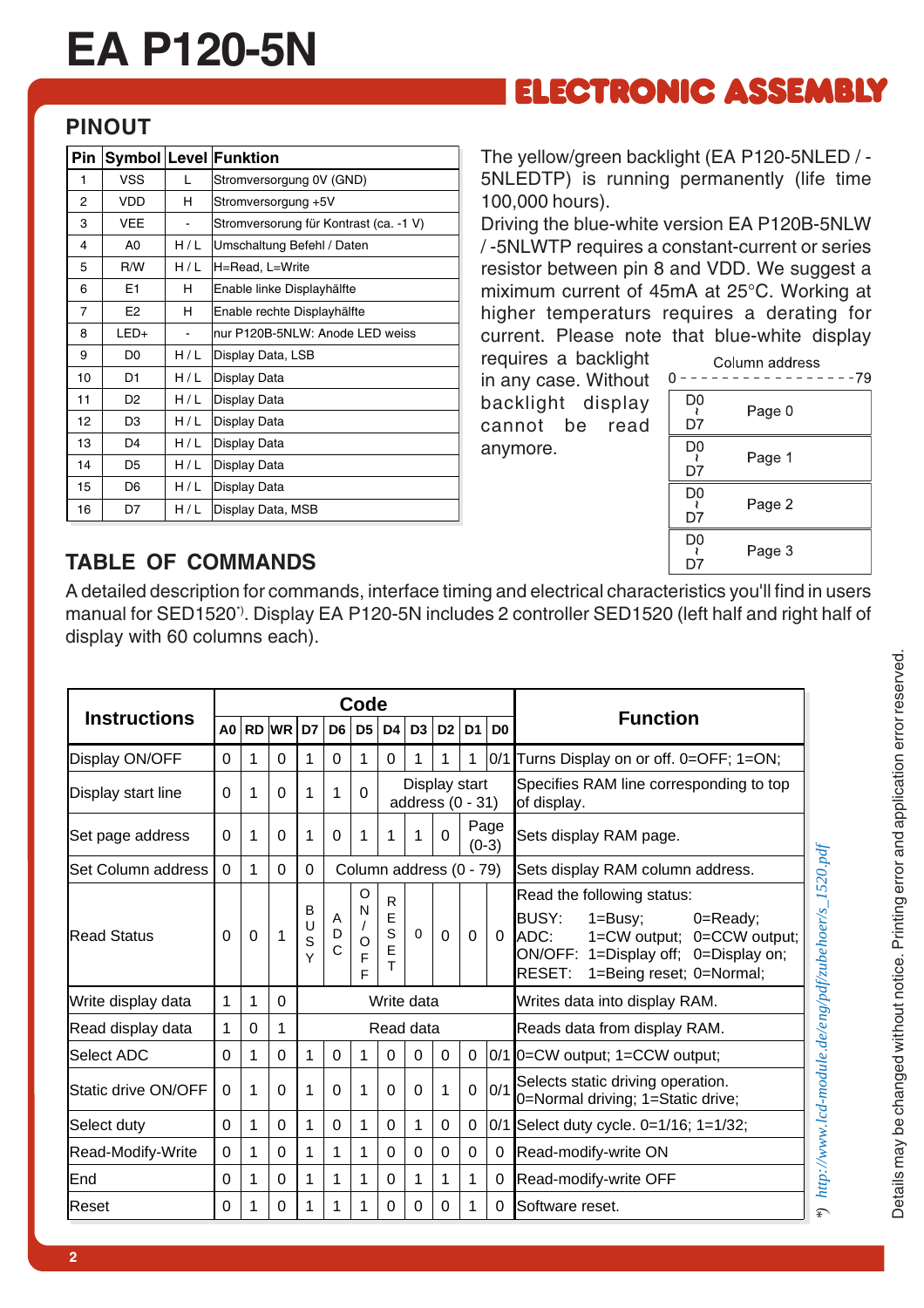# **EA P120-5N**

### **ELECTRONIC ASSEMBLY**

### **DIMENSIONS**

ohne Touch Panel





EA P120-5N

EA P120B-5NLW

*all dimensions in mm*





**Achtung !** Handhabungsvorschriften beachten Elektrostatisch gefährdete Bauelemente



*all dimensions in mm*



EA P120-5NLEDTP EA P120B-5NLWTP **EA P120-5NTP** 



### **TOUCH PANEL**

The surface of touch panel is hardened and anti glare.

Technology: resitive matrix touch with 5x2 areas. Connection will be done similar to a membrane key switch. Software will scan lines or columns then.

| <b>Technische Daten</b> |           |     |                 |              |  |  |  |  |  |  |
|-------------------------|-----------|-----|-----------------|--------------|--|--|--|--|--|--|
| Spezifikation           | min       | typ | max             | Einheit      |  |  |  |  |  |  |
| On-Widerstand           | 300       |     | 10.000          | Ω            |  |  |  |  |  |  |
| Spannung                | 0,5       |     | 5               |              |  |  |  |  |  |  |
| Schaltstrom             | 10u       |     | 10 <sub>m</sub> | A            |  |  |  |  |  |  |
| Betätigungskraft        | 150       |     | 200             | g            |  |  |  |  |  |  |
| Kontaktprellen          |           | 10  |                 | ms           |  |  |  |  |  |  |
| Temperaturbereich       | $-30$     |     | $+75$           | °C           |  |  |  |  |  |  |
| Lebensdauer             | 1.000.000 |     |                 | Schaltspiele |  |  |  |  |  |  |